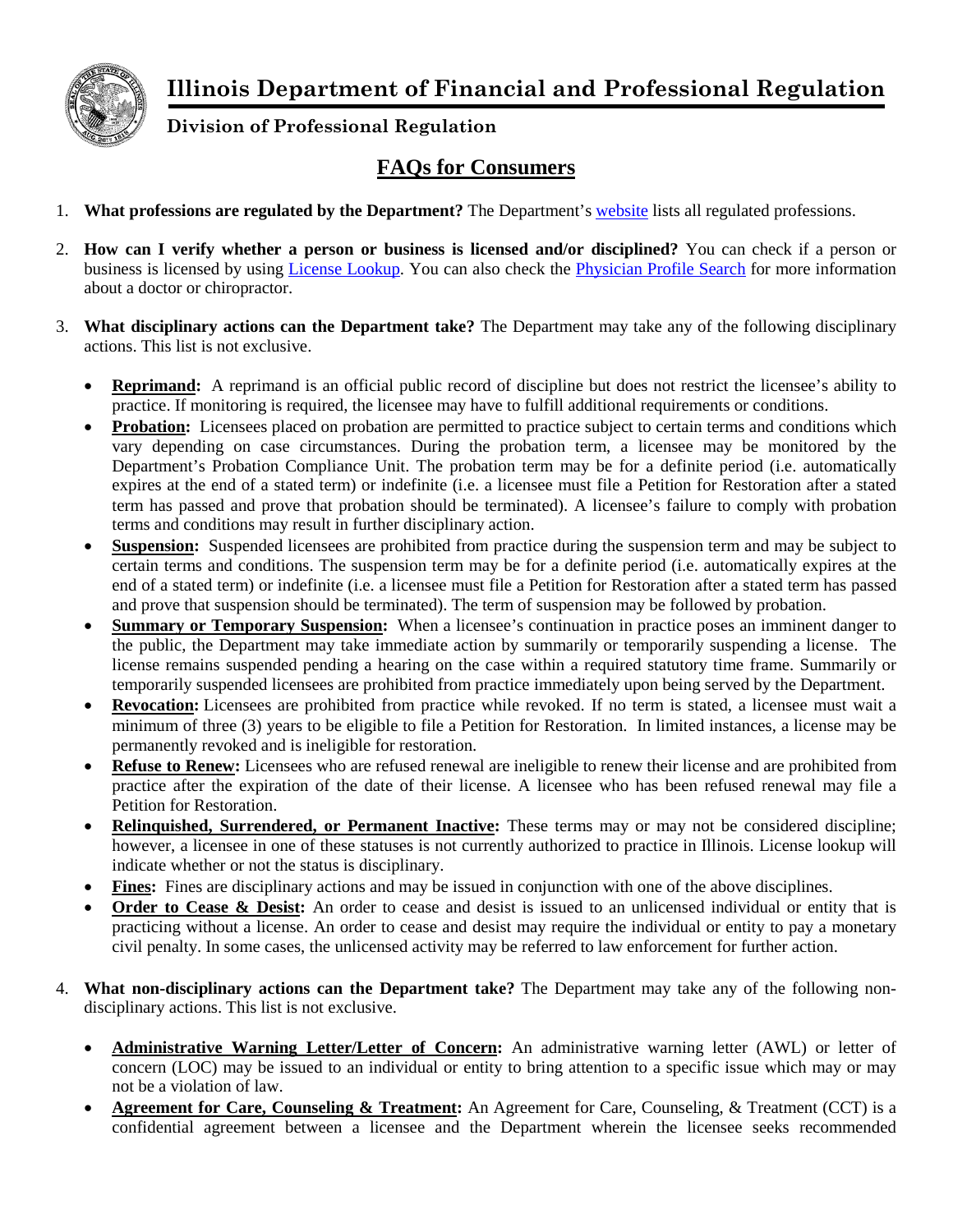treatment. A licensee may continue to practice so long as they abide by the terms of the agreement. The agreement remains confidential unless a licensee violates its terms.

- **Non-Disciplinary Order:** A non-disciplinary order is not available to the public but imposes certain terms and conditions on the licensee. Failure to comply with the terms of the non-disciplinary order may result in a public discipline.
- **Non-Disciplinary Fee or Administrative Fee:** This fee is non-disciplinary, non-public action and may be issued in conjunction with a non-disciplinary order.
- 5. **Does the Department recommend licensed professionals?** No, the Department may not recommend licensed professionals, but you can check if a licensee has been disciplined by using the Department's [License Lookup.](https://ilesonline.idfpr.illinois.gov/DPR/Lookup/LicenseLookup.aspx)
- 6. **Does the Department license hospitals, nursing homes, or certified nursing assistants?** No, hospitals, nursing homes, and certified nursing assistants are licensed by the [Illinois Department of Public Health.](http://www.dph.illinois.gov/)
- 7. **Does the Department regulate attorneys?** No, attorneys are regulated by the [Illinois Attorney Registration &](https://www.iardc.org/)  [Disciplinary Commission.](https://www.iardc.org/)
- 8. **Does the Department regulate appliance repair companies, general contractors, or car mechanics?** No, but you can file any complaint with the Illinois Attorney General's [Consumer Fraud Bureau.](http://www.illinoisattorneygeneral.gov/consumers/filecomplaint.html)
- 9. **Who can file a complaint?** Anyone who has knowledge that a professional act regulated by the Department has been violated, including unlicensed activity.
- 10. **How do I file a complaint?** Information about filing a complaint can be found on the Department's [website.](http://www.idfpr.com/admin/DPR/DPRcomplaint.asp) The Department accepts complaints online, by mail, by phone and in person.
- 11. **What information is needed to file a complaint?** The Department relies on the information provided in the complaint to determine whether a violation may exist. You are encouraged to provide as much detail as possible in your complaint, including all relevant timelines and documents (e.g. contracts, bills, photos, etc.).
- 12. **Can I file a complaint anonymously?** Yes, please be cautioned that filing anonymously may make it more difficult for the Department to prove a violation occurred.
- 13. **Should I send in original documents to support my complaint?** No, only send copies to the Department and save all original documents, such as bills or contracts, unless otherwise directed.
- 14. **I have a billing dispute, can I file a complaint about this?** Yes, fraudulent or gross billing irregularities are grounds for discipline. You may also consider filing a complaint with the Illinois Attorney General's [Consumer Fraud Bureau](http://www.illinoisattorneygeneral.gov/consumers/filecomplaint.html) or [Health Care Bureau.](http://www.illinoisattorneygeneral.gov/consumers/healthcare.html) If the dispute involves insurance billing, you can file a complaint with the [Illinois Department](https://mc.insurance.illinois.gov/messagecenter.nsf)  [of Insurance.](https://mc.insurance.illinois.gov/messagecenter.nsf)
- 15. **My insurance denied coverage for a service and now I owe a balance, can I file a complaint against the service provider?** Typically a provider's attempt to recover a balance for services rendered is not grounds for a complaint. It is a patient's responsibility to ensure their insurance policy covers a service. If the dispute involves insurance billing, you can file a complaint with the [Illinois Department of Insurance.](https://mc.insurance.illinois.gov/messagecenter.nsf)
- 16. **Will the Department advocate on my behalf?** No, investigators and prosecutors only represent the Department. You can consult [illinoislegalaid.org](http://www.illinoislegalaid.org/?_ga=1.230985503.1202481369.1461006471) for assistance with solving your legal problems or seek your own legal counsel.
- 17. **What if I want my money back?** The Department is unable to recover money on behalf of a consumer. You can consult [illinoislegalaid.org](http://www.illinoislegalaid.org/?_ga=1.230985503.1202481369.1461006471) for assistance with solving your legal problems or seek your own legal counsel.
- 18. **Can the Department order a professional to pay money to me or perform services on my behalf?** No, the Department does not have the authority to order a professional to pay you money or perform services for you. If you are seeking this kind of relief, you should contact a private attorney. You can consult [illinoislegalaid.org](http://www.illinoislegalaid.org/?_ga=1.230985503.1202481369.1461006471) for assistance with solving your legal problems.